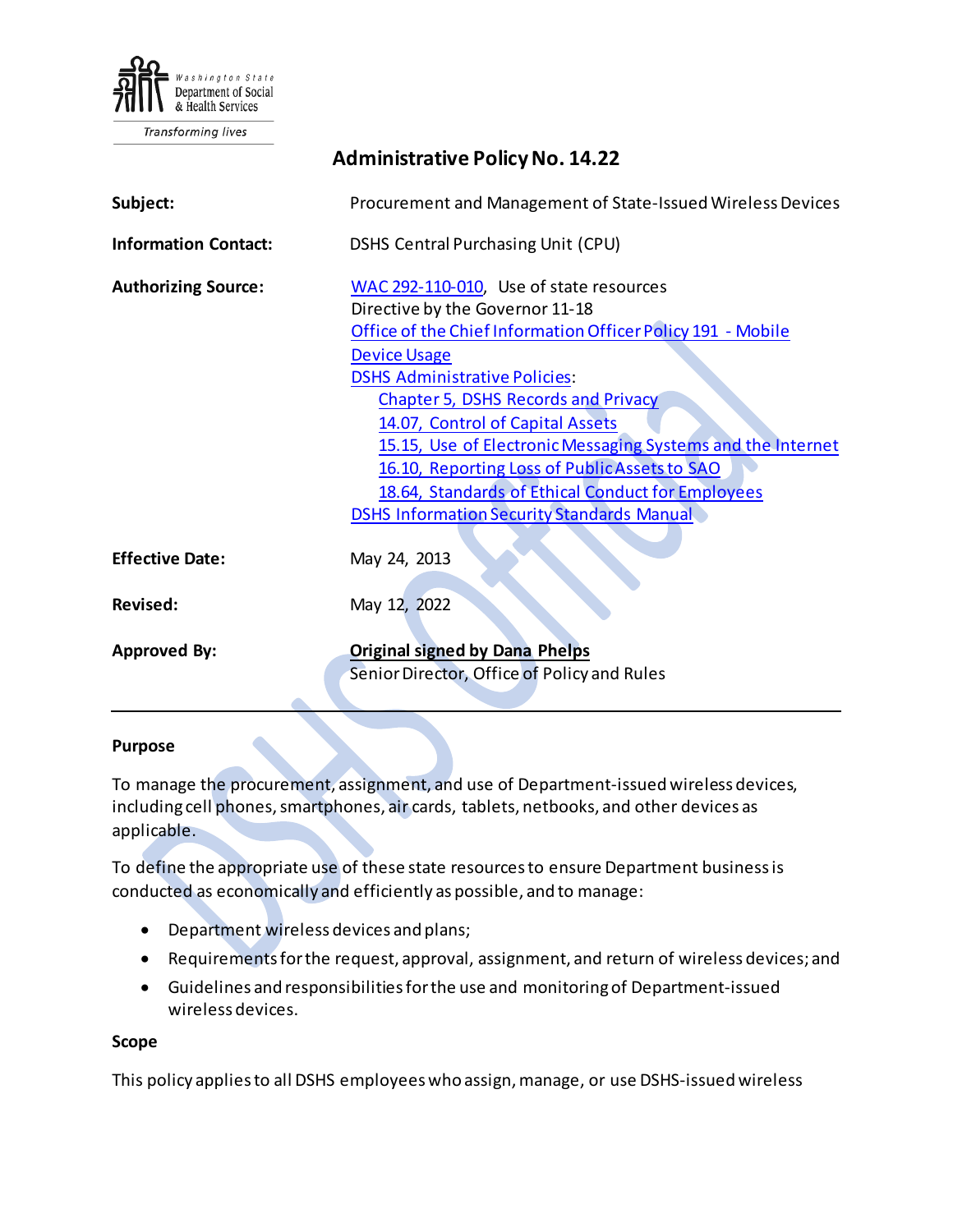Administrative Policy 14.22 May 12, 2022 Page 2

devices.

## **Definitions:**

**Mobile Device Management (MDM**): A system for administering mobile devices in an enterprise to ensure agency policies are applied and adhered to.

**Mobile Work:** The ability to work in a variety of locations to maximize productivity. Mobility also encompasses remote work that is functionally required of certain jobs, such as fieldwork.

**Media Sanitization:** The removal of any DSHS data from media, so that the asset can be safely redeployed to another DSHS office, sold to the public, or destroyed**.**

**Telework:** At least once every two weeks, the employee worksfrom his or her home, or from an office near the employee's home, rather than the employee's official workstation.

**WirelessDevice:** A portable device with cellular communications capability, including cellular phones, air cards, smartphones, tablets, netbooks, and similarelectronicdevices.

**Wireless Coordinator(s):** One or more individuals selected by a program's appointing authority. Coordinators are responsible for policy compliance and ensuring the optimization of their program's wireless accounts with assistance and guidance of the CPU wireless program specialist. Coordinators will be delegated appropriate access on the contracted wireless provider'swebsite to perform their specific duties.

**Wireless Program Specialist:** A position within DSHS responsible to ensure compliance of Agency wireless policy through coordination with other state agencies and contracted wireless providers. This position provides ongoing guidance, including plan and procurement recommendations, and account management and monitoring.

**WirelessUser:** Any DSHS staff assigned a department-issued wireless device.

**Policy**

- **A. DSHS WirelessDevice Optimization Strategy:** 
	- 1. With DSHS Partners:
		- a. Wireless Coordinator(s) must use Department of Enterprise Services (DES) master contracts to open new wireless accounts and purchase wireless devices. Non-state contract purchases will be reviewed by the Central Purchasing Unit (CPU) on a case-by-case basis and require a documented compelling business justification be submitted to CPU;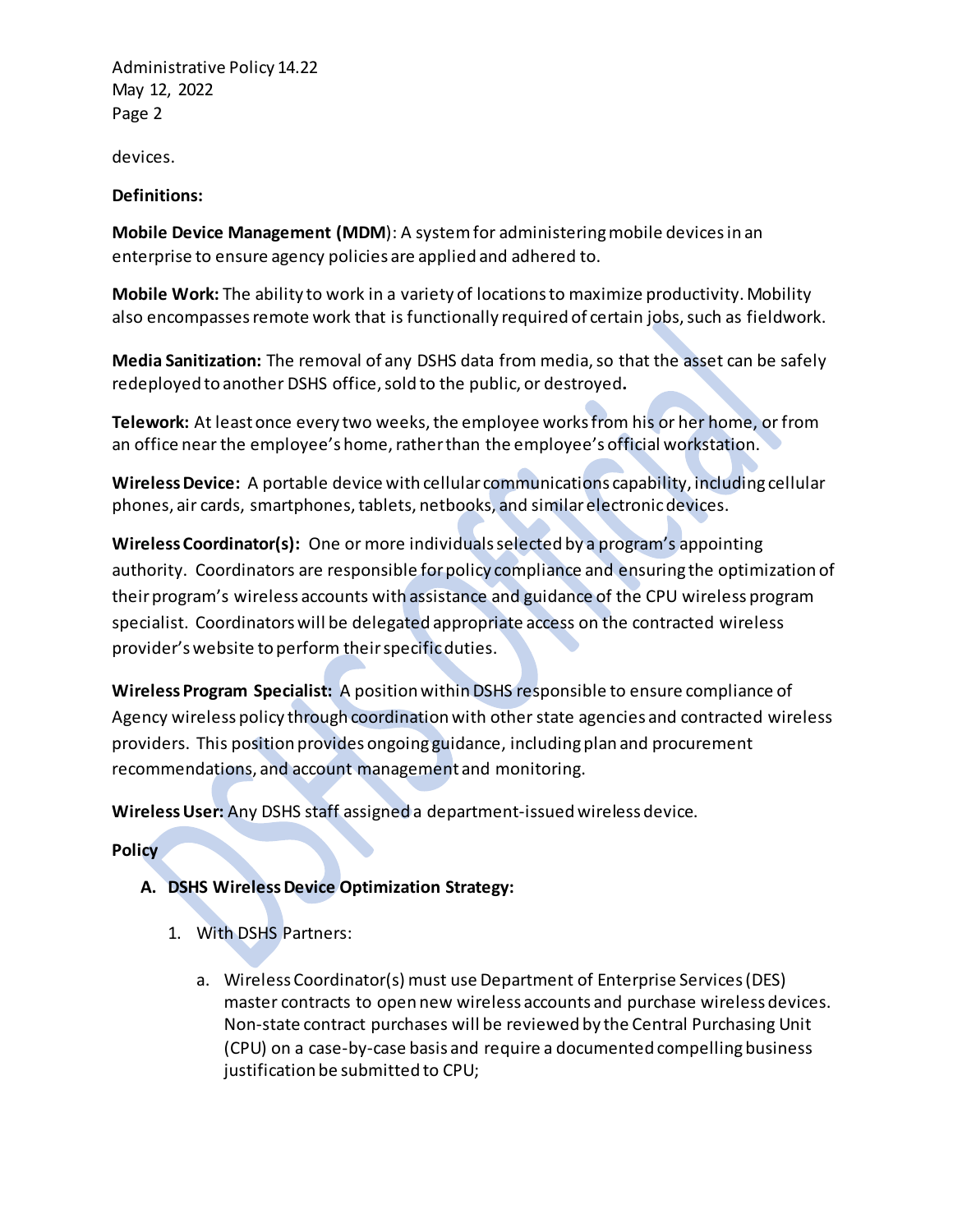Administrative Policy 14.22 May 12, 2022 Page 3

- b. The CPU must coordinate with DES and contracted wireless providers to combine and centralize service plans within the department to streamline billing and management; and
- c. The CPU must work with the Technology Services Division (TSD) or other appropriate administration IT offices to ensure wireless devices that require a data plan meet minimum requirements for compatibility and security.
- 2. Inside DSHS:
	- a. DSHS programs must appoint one or more wireless coordinator(s) to work in coordination with the wireless program specialist and the programs field staff, to ensure compliance and optimization of wireless accounts and devices;
	- b. The administrations and programs must ensure employees are assigned to the most appropriate plan and services for the lowest available costs, while meeting the program's business needs.

## **B. Requirements for Issuing, Managing, and Returning WirelessDevices**

- 1. Device procurement request and approval
	- a. Each program must identify the business needs for issuing wireless devices. Wireless coordinators in coordination with the wireless device program specialist must identify the most appropriate contracted wireless providerand service plan to result in the lowest cost to DSHS, while meeting the stated business need;
	- b. Administrations and programs must follow the approved DSHS purchasing procedures and system to obtain procurement authorization from the applicable signing authority; and
	- c. One or more of the following must be met to initiate a wireless device request:
		- i. Employee's job requires mobile work or telework where land-line phones or internet access are inaccessible or inefficient;
		- ii. Employee's job requires mobile work or telework, and a need for immediate or on-call availability, including email;
		- iii. Safety issues associated with the employee's job responsibilities; or
		- iv. Other documented and approved exceptions.
	- d. Each DSHS employee must complete a [Remote Access Form \(03-443\)](http://forms.dshs.wa.lcl/formDetails.aspx?ID=12784) prior to each device assignment.
	- e. For the replacement of a non-functioningdevice, Administrations will confirm that B.1.a through B.1.d are all still applicable.
- 2. Device Assignment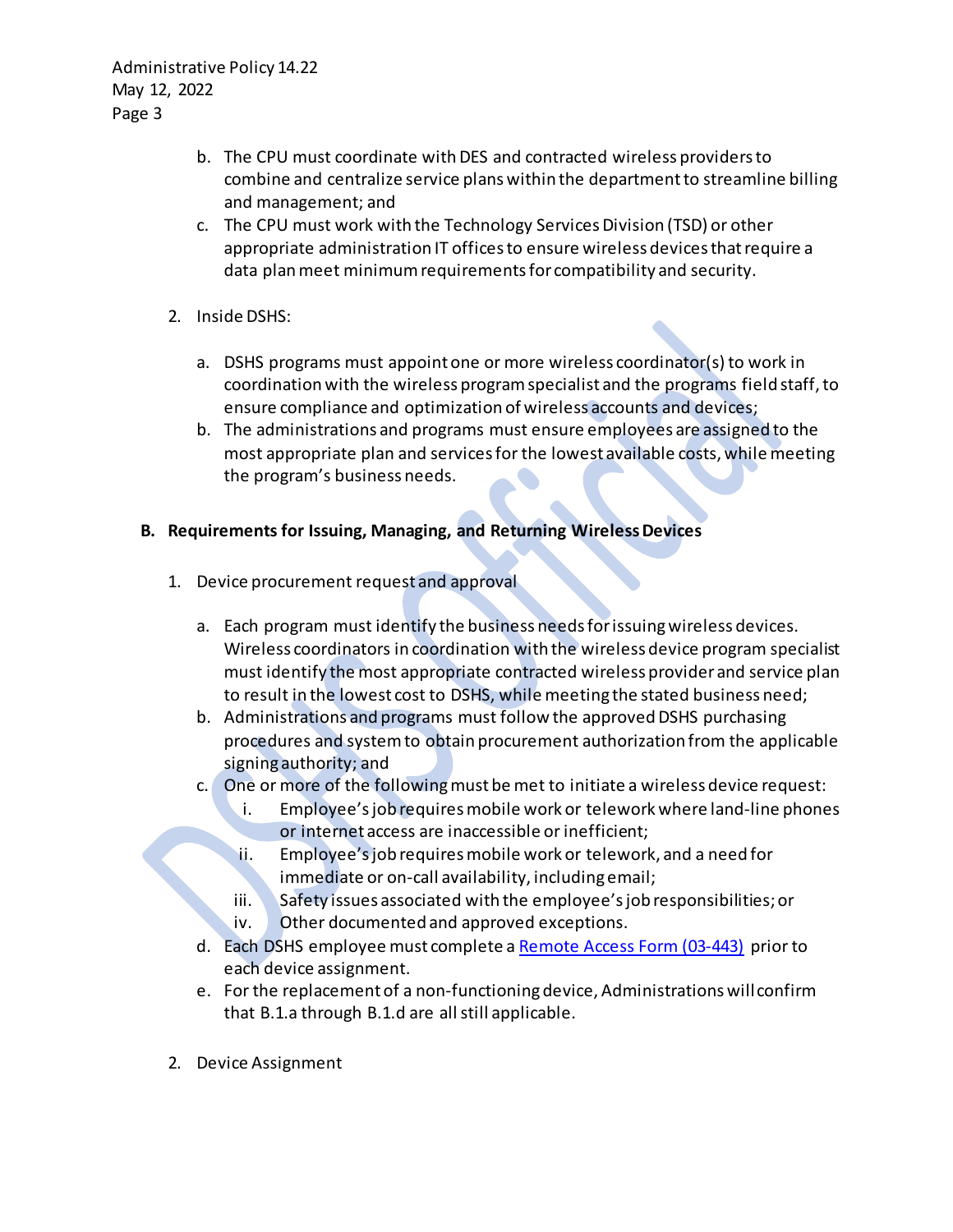- a. Asset tagging and the Mobile Device Management (MDM) system (see **DSHS IT** [Standards Manual, IT Standard: 8.4. Mobile Device Security Settings\)](http://intra.dshs.wa.lcl/itstandards/ITStandard8.4.stm) provides a record of the equipment and assignment to the responsible wireless user.
- b. Administrations are responsible for coordinating the asset management of the wireless devices before issuing the device to the end user.
- c. When a wireless device is issued by an administration or program:
	- i. The device must be assigned to an individual staff member;
	- ii. If the device is being issued to a work group, a primary individual within the work group must be assigned responsibility for the device.
- d. Administrations are responsible for determining whether theiremployees can have multiple data lines.
- 3. Monitoring Device Usage
	- a. Administrations are responsible for managing and retaining public records related to wireless device usage including, but not limited to, billing and usage records, according to the retention schedule.
	- b. Administrations are responsible for purging and retaining any photos or other data records saved on the wireless device in accordance with record retention schedules.
	- c. Administrations must monitor monthly billing statements and usage reports to identify employee eligibility, potential misuse, usage overages, proper billing and enforcement, and potential savings.
	- d. Administrations are responsible for keeping usage logs for shared workgroup devices. These logs will allow users to check a device in and out and can be referenced in monitoring activities.
	- e. If potential misuse of a DSHS-issued wireless device is suspected, notify a supervisor, or appointing authority, or designee. It is the administration's responsibility to investigate and decide what level of corrective or disciplinary action is required.

# 4. Device Return

Administrations must develop internal processes or guidelines for the proper recovery of wireless devices, including non-functioning devices. Administration wireless recovery guidelines must include the following:

- a. A process to notify the supervisor, wireless coordinator, asset staff, and IT staff of the recovered wireless device.
- b. A process for the wireless coordinator or designee to suspend or disconnect service as required.
- c. A process for the asset staff to update TRACKS as required.